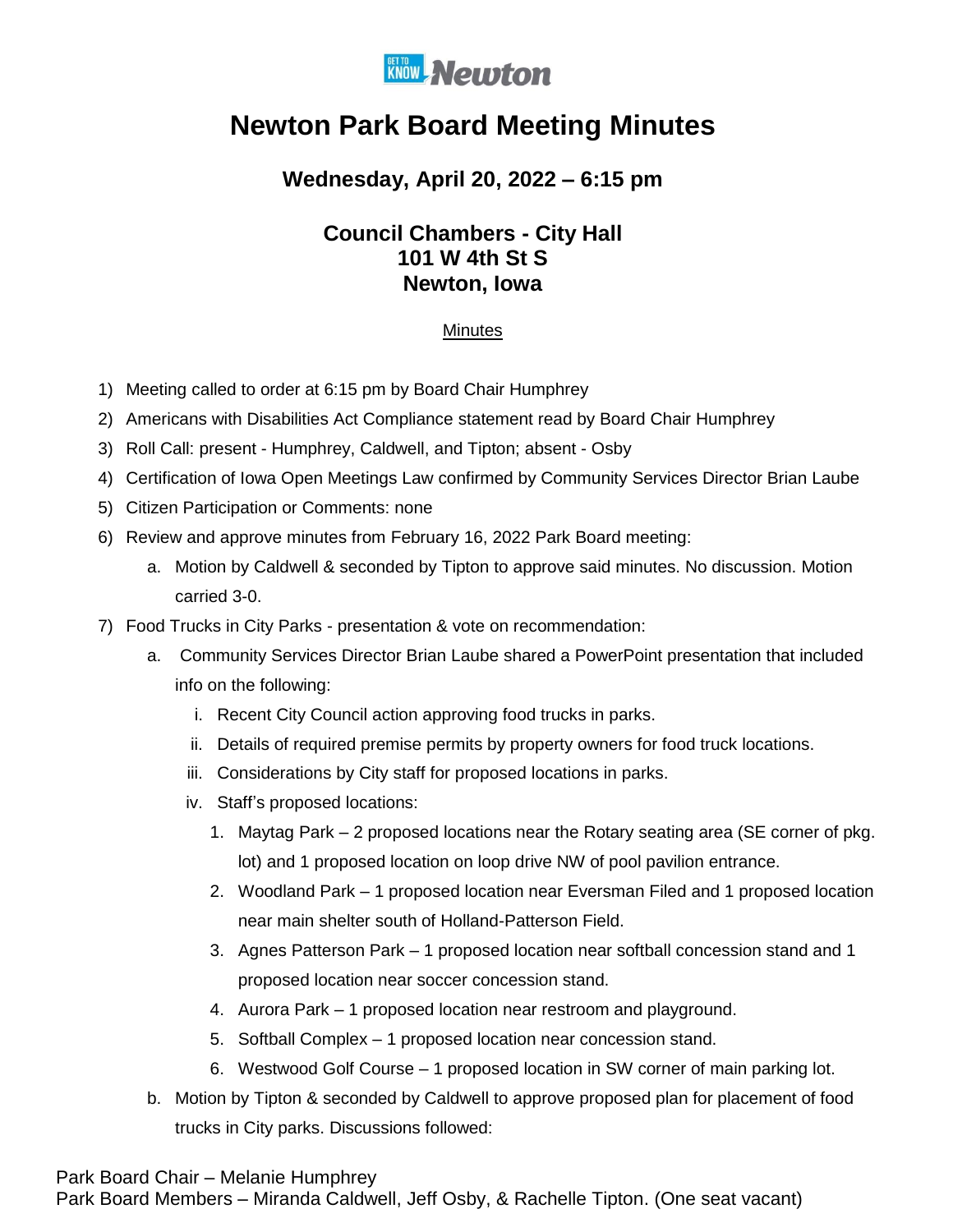- i. Board member Caldwell inquired whether others could apply for premise permits in City Parks. Brian Laube shared that premise permits are applied for by the property owners, so in the case of parks the City is the owner and applicant.
- ii. Board Chair Humphrey asked about the orientation of the serving windows on trucks at the proposed locations. Brian Laube shared that the truck's serving windows would be oriented so the customers are not on the street or busy side of the truck's location.
- iii. Board Chair Humphrey also asked about the proposed north location at Agnes Patterson Park during fireworks. Brian Laube shared that the truck would not be placed there do to its proximity to the fireworks setback line, and that the placement of these trucks would be flexible to address similar situations elsewhere.
- iv. Board Chair Humphrey asked about the requirement that food trucks be placed on paved surfaces. Brian Laube shared that City Code defines a hard surface to include gravel, so he intends to submit premise permits that do include gravel locations.
- v. Caldwell asked about how others could book sites for their private events in the parks. Brian Laube shared that staff intends to set up an online reservation system that would be flexible to add available dates/times if needed.
- c. Discussion ended. Role call vote taken for earlier motion by Tipton & seconded by Caldwell to approve proposed plan for placement of food trucks in City parks. Motion carried 3-0.
- 8) Discussion on Concept Plans for Park Bond Referendum Projects:
	- a. Community Services Director Brian Laube shared that he has been working with Community Marketing Director Danielle Rogers to prepare informational sheets for the park bond referendum, including individual sheets for each of the four projects included in the referendum ballot language. Laube continued that at this time the handouts are not ready, so they will not be shared at tonight's meeting.
- 9) Update to Sunset Park Concept Plan (Discussion Item Only)
	- a. Community Services Director Brian Laube shared a PowerPoint presentation that included info on the following:
		- i. History of the recent Sunset Park concept plan prepared in 2017 and 2018.
		- ii. 2018 concept plan, along with proposed amenities and cost estimates.
		- iii. Summary of this project's inclusion, or not, in recent Park Board goals, City Council goals, and the 5-year Capital Improvement Plan.
		- iv. Proposed dog park preliminary layout in Sunset Park, due to it being included in the September park bond referendum.
		- v. Posed questions on what else could be fit in this park, and is it too crowded?
		- vi. Touched on need to again include the public and nearby senior living facilities in the planning process, along with the input from the Park Board.
	- b. Discussions followed:

Park Board Chair – Melanie Humphrey

Park Board Members – Miranda Caldwell, Jeff Osby, & Rachelle Tipton. (One seat vacant)